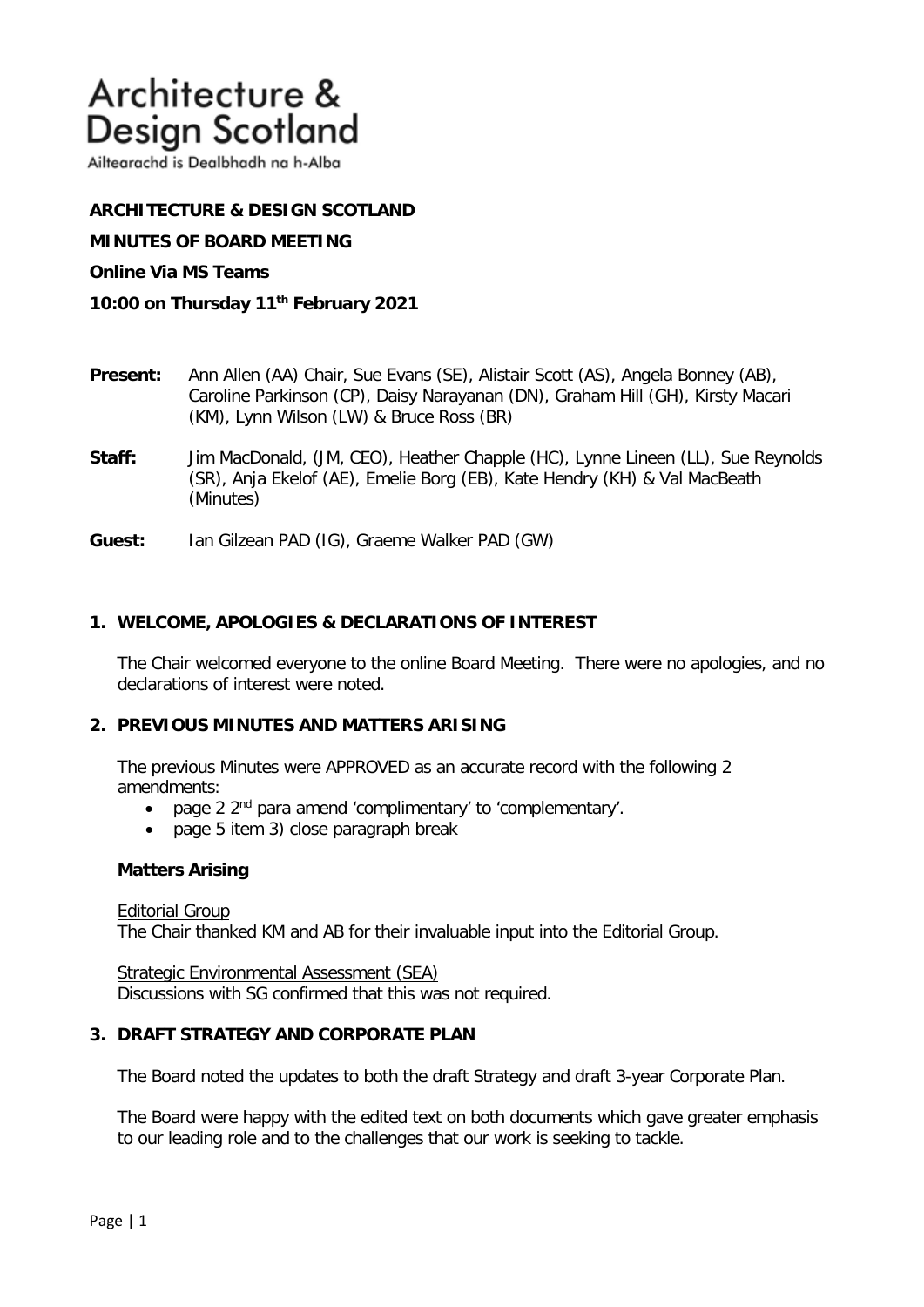The Board also noted that the illustrations throughout the documents had been reviewed and new images added, or existing ones developed in line with comments from previous meetings and were pleased to see the focus was more on impact rather than measures.

The Board asked that both front covers be strengthened to clearly promote diversity and inclusion.

The Chair expressed her thanks to all staff involved.

The Board **AGREED** the drafts of the 2021-31 Strategy and the 2021-24 Corporate Plan.

**ACTION 1:** Strengthen front cover of both Strategy and Corpore Plan documents to clearly promote diversity and inclusion.

# **4. LAUNCH OF STRATEGY – HANDLING PLAN**

The Board noted that the launch of the Strategy afforded significant opportunity to engage with a range of key audiences and generate positive coverage across a range of media. A launch 'campaign' had been developed which would maximise the value and impact of the Strategy publication.

The Board noted that the campaign aims were to:

- Raise awareness of our strategy with key stakeholders.
- Build alliances with key stakeholders.
- Embed our messaging across all our people and platforms.

The Board noted the campaign handling plan, and it was agreed to tie the launch event to the next Board meeting on 18<sup>th</sup> March 2021. This would allow the launch to take place before purdah.

## **5. AUDIT COMMITTEE UPDATE**

The Board noted that Graham Hill (GH) had resigned from the Audit Committee due to work commitments but would continue as a Board member of A&DS. The Chair thanked GH for his contribution to Audit Committee.

The Board also noted the proposal from the Chair of the Board and the Chair of the Audit Committee to fill the vacant position. Bruce Ross (BR) had been approached to join Audit Committee with immediate effect.

The Board NOTED the resignation of Graham Hill from the Audit Committee and APPROVED the appointment of Bruce Ross with immediate effect.

# **6. VENICE UPDATE**

The Board noted the intention of the Venice Biennale organisers to open the international exhibition on 21<sup>st</sup> May 2021.

But with travel is still not possible due to Covid-19 restriction, and the intention that this will remain the case for some time, the Scotland + Venice Partnership Board (Scottish Government, Architecture & Design Scotland, British Council, Creative Scotland, and National Galleries of Scotland) have looked at alternatives to presenting in Venice.